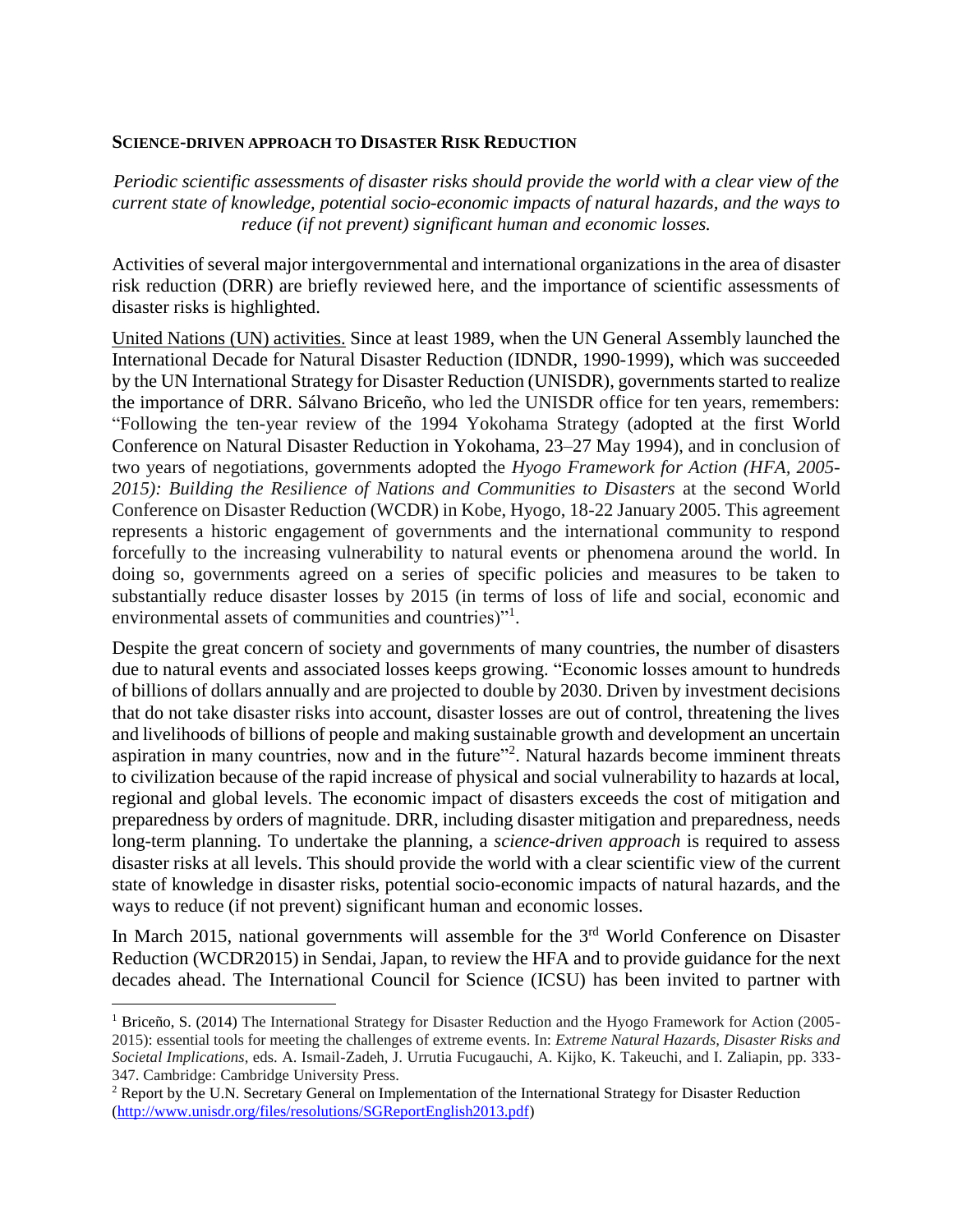UNISDR in the process of preparation to the WCDR2015, as science plays a crucial role in DRR now and should do it in the future. Existing scientific knowledge and technology for disaster risk assessment and mitigation could provide impetus to more effective preventive measures.

International Council for Science (ICSU) activities. ICSU and its Scientific Unions and National Members supported the UN-IDNDR program and contributed significantly to understanding the causes of natural hazards and disasters. Recognizing the importance of integrated research on disaster risk for DRR (a holistic view on disaster risk as a convolution of natural hazard, vulnerability and exposure components), ICSU, together with the International Social Sciences Council (ISSC) and UNISDR, created in 2008 the Scientific Program on Integrated Research on Disaster Risk  $(IRDR)^3$  to address the challenge of natural and human-induced environmental hazards as a ten-year major research program. Presently IRDR runs several international disaster risk projects (i) to uncover the root causes of disasters; (ii) to analyze how people make decisions in the face of risks; (iii) to study issues related to the collection, storage, and dissemination of disaster loss data; and (iv) to assess the integrated research on disaster risk.

International Union of Geodesy and Geophysics (IUGG) activities. In 2000, IUGG set up the Union Commission to promote research on geophysical risks and its reduction. The Budapest Manifesto on Risk Science and Sustainability 2002<sup>4</sup> has been guiding the IUGG community in research on disaster risk and DRR. IUGG endorsed enthusiastically the creation of the IRDR program and launched in 2009 the project "Extreme Natural Hazards and Societal Implications" (ENHANS) <sup>5</sup> with a support from ICSU Scientific Unions, IRDR, and several international and intergovernmental bodies. One of the principal goals of the ENHANS project was to disseminate scientific knowledge and data on natural hazards and disaster risks for the advancement of research and education in general and especially in developing countries; and to establish links and networks with the organizations involved in research on all aspects of disaster risks. The ENHANS Declaration called for a reduction of disaster risks based on comprehensive holistic inter- and transdisciplinary approaches to disaster risk research and on periodic risk assessments.

International Society for Photogrammetry and Remote Sensing (ISPRS) Activities: Knowledge transfer from geospatial science to professionals and decision-makers in Disaster and Risk Management is a major challenge in view of the global upward trend in major disasters which is likely to continue due to the impacts of climate change and population growth in areas exposed to natural hazards.

The Joint Board of Geospatial Information Societies (JB GIS), and the United Nations Office of Outer Space Affairs (OOSA), which is carrying out the United Nations Platform for Space-based information for Disaster Management and Emergency Response (UN-SPIDER, have embarked on a major initiative to demonstrate the potential of geospatial technologies for Disaster and Risk Management to deciders in governmental and administrative bodies, to disaster management professionals and to other stakeholders.

 $\overline{\phantom{a}}$ 

<sup>3</sup> <http://www.irdrinternational.org/>

<sup>4</sup> [http://www.iugg-georisk.org/Documents/Commission%20reports/Budapest\\_Manifesto\\_2002.pdf](http://www.iugg-georisk.org/Documents/Commission%20reports/Budapest_Manifesto_2002.pdf)

<sup>5</sup> [http://www.enhans.org](http://www.enhans.org/)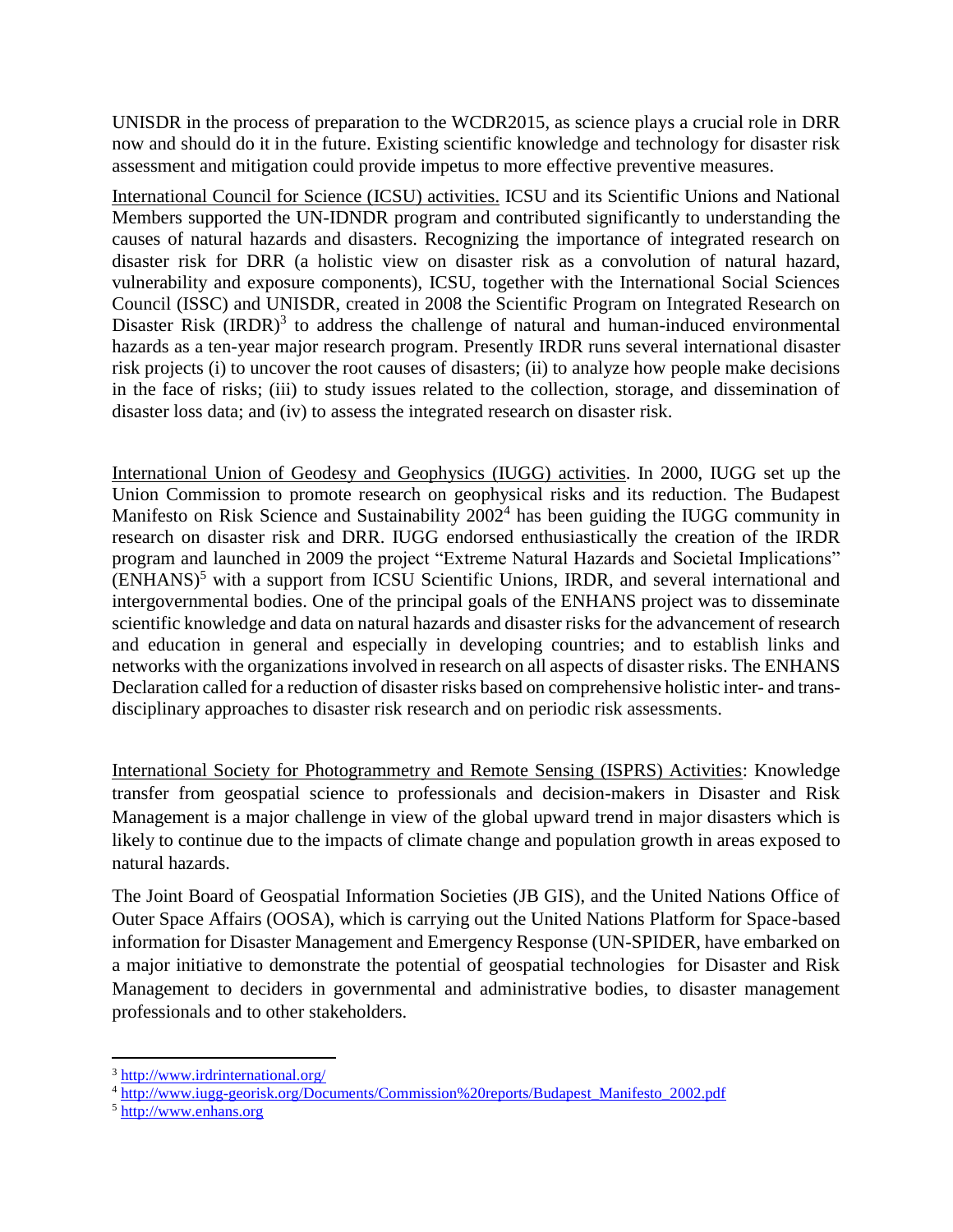In the follow-on of the booklet "Geoinformation for Disaster and Risk Management - Examples and Best Practices" published by JB GIS and OOSA in 2010, another publication was prepared in the framework of an interdisciplinary project named VALID (The Value of Geo Information for Disaster and Risk Management). The VALID report, published by the JB GIS, the International Council for Science-GeoUnions (ICSU-GeoUnions), and OOSA, was officially launched on 3 September 2013 at OOSA in Vienna, Austria, and is available on-line at

[http://www.un-spider.org/sites/default/files/VALIDPublication.pdf.](http://www.un-spider.org/sites/default/files/VALIDPublication.pdf)

Based on a dedicated case study as well as a web-based global stakeholder survey, the VALID report gives evidence of economic, operational and strategic benefits of geoinformation in DRM. This two-fold approach was followed in order to ensure a detailed as well as a holistic view on the benefits of geoinformation, and to obtain best possible coverage of the disaster management cycle, addressing prevention as well as response aspects. Among other points, the survey results from end-users highlighted the benefit of all 10 geoinformation products shortlisted for appraisal for reducing losses in public economy and support of preventive strategies.

In addition to the benefit appraisal, the VALID report also provides detailed descriptions of the scientific and technical background of the geoinformation items assessed, also addressing such issues as methodology, data requirements, costs, access to available products and recommendations for future activities.

Periodic disaster risk assessments. IUGG together with IRDR and ICSU GeoUnions informed the scientific community at the ICSU General Assembly (Rome, Italy, 2011) about the importance of and urgency in periodic scientific assessments of disaster risks undertaken by an intergovernmental body, similar to the Intergovernmental Panel on Climate Change (IPCC) and Intergovernmental Platform on Biodiversity and Ecosystem Services (IPBES). The ICSU General Assembly decided that the substance of the initiative merited consideration by the ICSU Executive Board. The Executive Board, in its turn, decided to invite the IRDR Scientific Committee, working together with the ICSU GeoUnions, to discuss with concerned ICSU Members and relevant U.N. bodies the need for an intergovernmental body for the assessment of disaster risk.

In 2013, the ICSU Executive Board considered the report from IRDR related to the initiative. The Executive Board recognized that the creation of an intergovernmental structure of the type originally proposed would require political and material support at the highest level and considered that an integrated, interdisciplinary scientific synthesis across all hazards of the state of knowledge and response, occurrences and impacts of hazards, and priorities for research in the decades to come would be important post-HFA to ICSU Members, U.N. bodies, and all governments. The preparation of such a synthesis should be carried out through scientific processes involving IRDR, ICSU GeoUnions, the ICSU Regional Offices, and other like-minded bodies of scientists. Early this year, an ad-hoc group, including experts from the mentioned ICSU bodies, was established in order to render this scoping process effectively.

The first meeting of the expert group was held at the ICSU Secretariat in Paris, France, on 2 May 2014, and co-sponsored by ICSU and IUGG. The international experts looked at the history and present state in scientific assessment of disaster risks and discussed various scientific approaches to DRR. They decided to prepare a scoping paper, which will highlight the urgent needs for